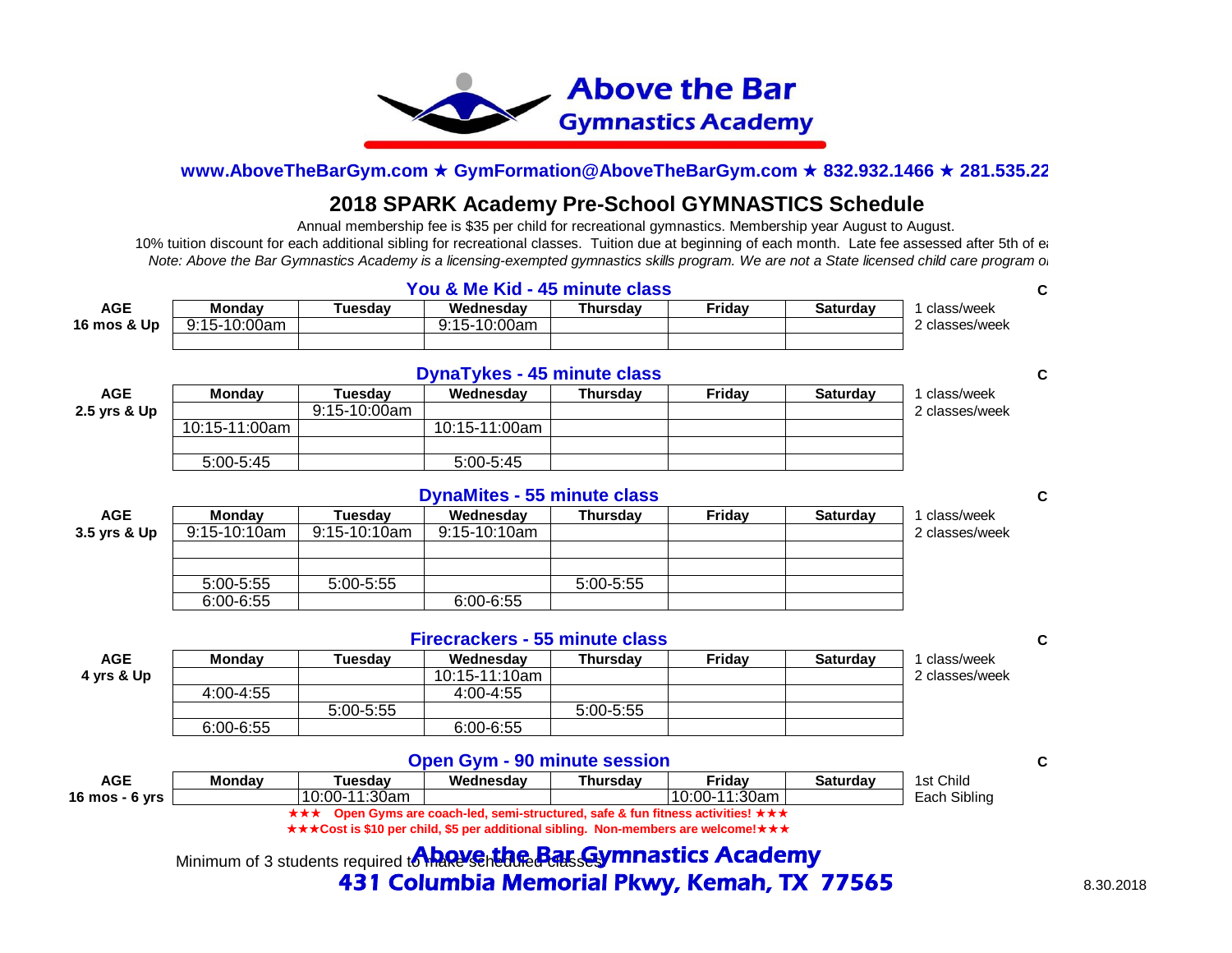

# **2018 C.H.A.M.P. Academy School-Age GYMNASTICS Schedule**

Annual membership year August to August. Membership fee is \$35 per child for recreational gymnastics.

10% tuition discount for each additional sibling for recreational classes. Tuition due at beginning of each month. Late fee assessed after 5th of each *Note: Above the Bar Gymnastics Academy is a licensing-exempted gymnastics skills program. We are not a State licensed child care program or facility. Above the Bar Gymnastics Academy is a licensing-exempted gymnastics ski* 

## **★ GIRLS GYMNASTICS CLASSES ★**

#### **GIRLS Bronze Gymnastics - 55 minute class**

| <b>AGE</b> | Mondav        | <b>Tuesdav</b> | Wednesdav     | Thursdav  | <b>Fridav</b> | <b>Saturday</b> |                |
|------------|---------------|----------------|---------------|-----------|---------------|-----------------|----------------|
| 6 yrs & up |               | 4:00-4:55      | 4:00-4:55     | 4:00-4:55 |               | 10:00-10:55     | class/week     |
|            | $5:00 - 5:55$ | $5:00-5:55$    | $5:00 - 5:55$ | 5:00-5:55 | 5:00-5:55     |                 | 2 classes/week |
|            | 6:00-6:55     | $6:00 - 6:55$  | $6:00 - 6:55$ | 6:00-6:55 | 6:00-6:55     |                 | 3 classes/week |

### **GIRLS Silver Gymnastics - 55 minute class**

| <b>AGE</b> | <b>Monday</b> | Tuesdav       | Wednesdav     | Thursdav      | Fridav    | <b>Saturday</b> |                |
|------------|---------------|---------------|---------------|---------------|-----------|-----------------|----------------|
| 6 yrs & up |               | 4:00-4:55     |               |               |           | 10:00-10:55     | class/week     |
|            |               |               | $5:00 - 5:55$ |               |           |                 | 2 classes/week |
|            | $6:00 - 6:55$ | $6:00 - 6:55$ | 6:00-6:55     | $6:00 - 6:55$ | 6:00-6:55 |                 | 3 classes/week |

#### **GIRLS Gold Gymnastics - 55 minute class Cost**

| AGE        | Mondav            | ัuesdav                   | Wednesdav | Thursdav                       | <b>⊏riday</b> | Saturdav | class/week     |
|------------|-------------------|---------------------------|-----------|--------------------------------|---------------|----------|----------------|
| 6 yrs & up | -7:55<br>$7:00-7$ | -7:55<br>$^{\circ}$ :00-. |           | <b>7.55</b><br>$7:00-$<br>ن ن. |               |          | classes/week   |
|            |                   |                           |           |                                |               |          | l classes/week |

## **★ BOYS GYMNASTICS CLASSES ★**

#### **BOYS Bronze Gymnastics - 55 minute class**

| <b>AGE</b> | <b>Monday</b> | Tuesdav       | Wednesdav | <b>Thursdav</b> | Fridav    | Saturdav |                |
|------------|---------------|---------------|-----------|-----------------|-----------|----------|----------------|
| 6 yrs & up |               |               |           |                 |           |          | class/week     |
|            |               |               |           |                 |           |          | 2 classes/week |
|            |               | $6:00 - 6:55$ |           | $6:00 - 6:55$   | 6:00-6:55 |          | 3 classes/week |

## **BOYS Platinum Gymnastics - 90 minute class**

| <b>AGE</b>      | <b>Monday</b> | ัuesdav       | Wednesdav | ⊺hursdav       | Friday | Saturdav |              |  |
|-----------------|---------------|---------------|-----------|----------------|--------|----------|--------------|--|
| 6 vrs<br>, & up |               | 7:30<br>6:00- |           | -7:30<br>፡:00- |        |          | classes/week |  |

Minimum of 3 students required to make scheduled classes.

# Above the Bar Gymnastics Academy **431 Columbia Memorial Pkwy, Kemah, TX 77565** 8.30.2018

 $C<sub>c</sub>$ 

 $C<sub>c</sub>$ 

C<sub>o</sub>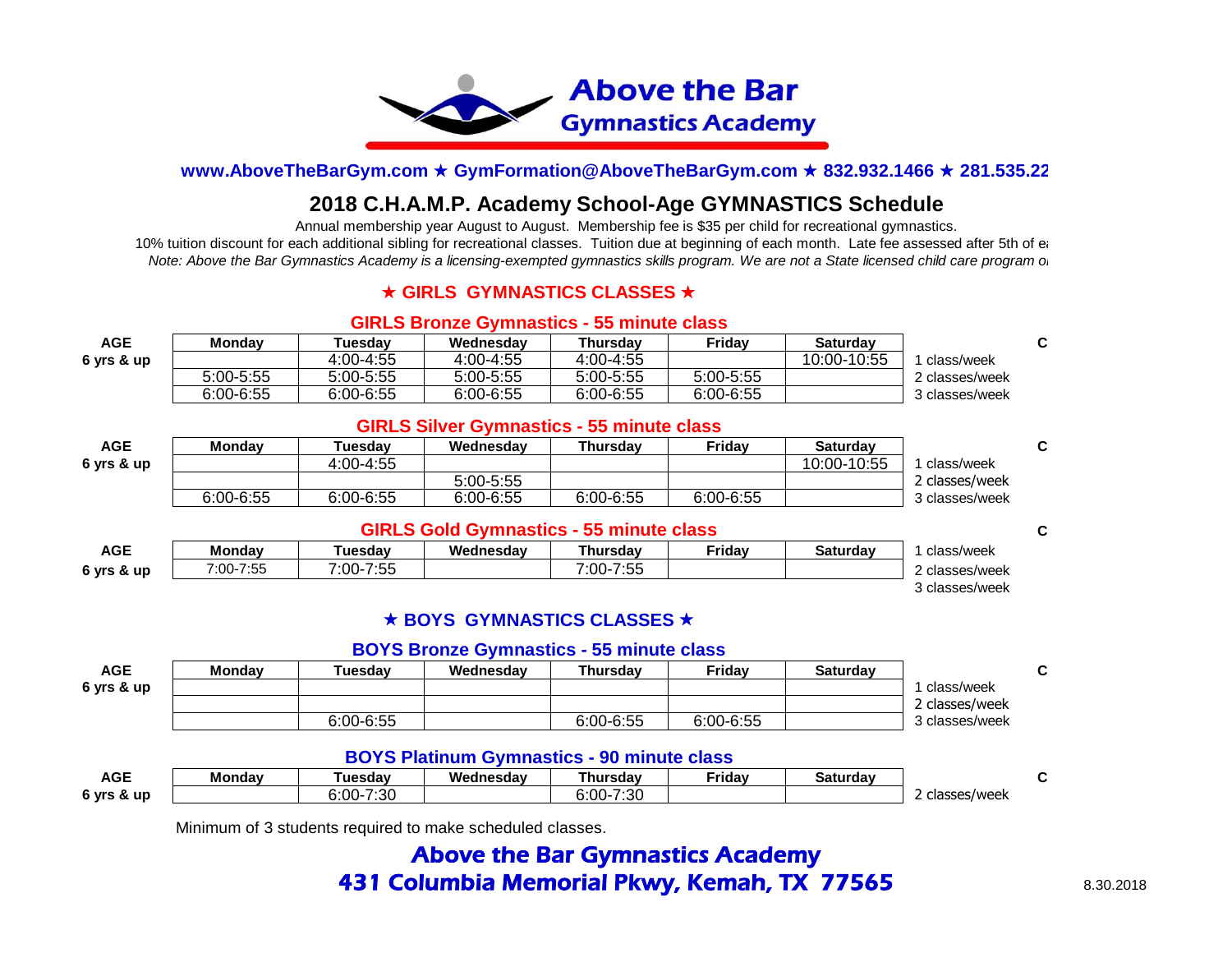

# **2018 C.H.A.M.P. Academy School-Age Rumble Tumble Schedule**

Annual membership year August to August. Membership fee is \$35 per child for recreational gymnastics.

10% tuition discount for each additional sibling for recreational classes. Tuition due at beginning of each month. Late fee assessed after 5th of each *Note: Above the Bar Gymnastics Academy is a licensing-exempted gymnastics skills program. We are not a State licensed child care program or facility. Above the Bar Gymnastics Academy is a licensing-exempted gymnastics ski* 

## **★ TUMBLING CLASSES ★**

#### **Rumble Tumble Bronze - 55 minute class**

| <b>AGE</b> | <b>Monday</b> | Tuesdav | Wednesdav     | <b>Thursdav</b> | Fridav | <b>Saturday</b> |                |
|------------|---------------|---------|---------------|-----------------|--------|-----------------|----------------|
| 6 vrs & up |               |         | 4:00-4:55     |                 |        |                 | class/week     |
|            | $5:00 - 5:55$ |         | $5:00-5:55$   | $5:00 - 5:55$   |        |                 | 2 classes/week |
|            |               |         | $6:00 - 6:55$ |                 |        |                 | 3 classes/week |

### **Rumble Tumble Silver - 55 minute class**

| <b>AGE</b> | <b>Monday</b> | Tuesdav | Wednesdav | <b>Thursdav</b> | Fridav | <b>Saturdav</b> |                |
|------------|---------------|---------|-----------|-----------------|--------|-----------------|----------------|
| 6 vrs & up |               |         |           |                 |        |                 | class/week     |
|            | $6:00 - 6:55$ |         |           | 6:00-6:55       |        |                 | 2 classes/week |
|            |               |         |           |                 |        |                 | 3 classes/week |

#### **Rumble Tumble Gold - 55 minute class**

| AGE        | <b>Mondav</b>       | ัuesdav          | Wednesdav | Thursdav | ≂ridav | Saturdav |              |
|------------|---------------------|------------------|-----------|----------|--------|----------|--------------|
| 6 yrs & up | at ATB<br>7:30-8:25 | <b>Athletics</b> |           |          |        |          | class/week   |
|            |                     |                  |           |          |        |          | classes/week |

Minimum of 3 students required to make scheduled classes.

 $C<sub>c</sub>$ 

Cost<sub>1</sub>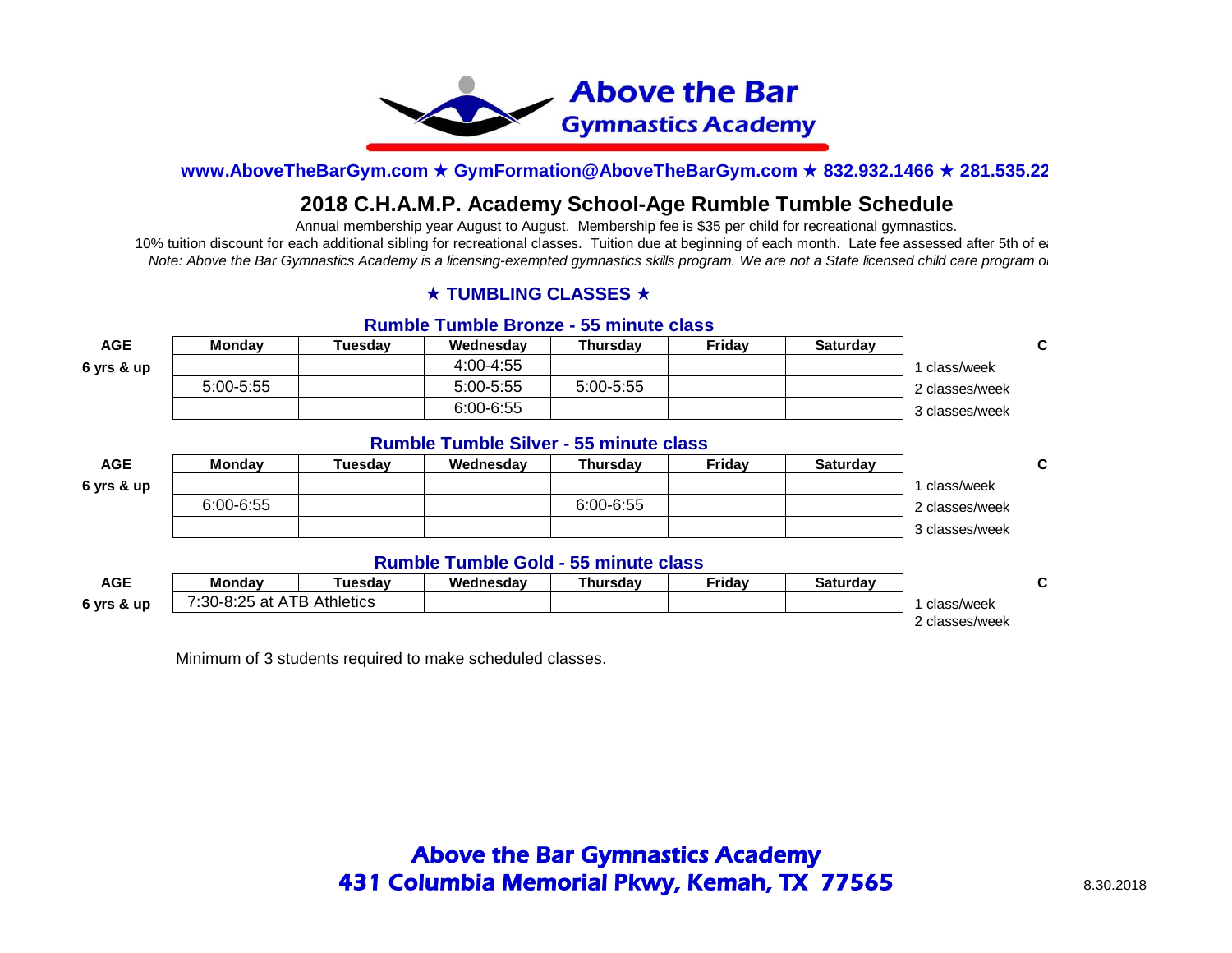

## **2018-2019 FLIP Academy After-School**

Annual membership year August to August. Membership fee is \$35 per child for recreational gymnastics.

10% tuition discount for each additional sibling for recreational classes. Tuition due at beginning of each month. Late fee assessed after 5th of each

*Note: Above the Bar Gymnastics Academy is a licensing-exempted gymnastics skills program. We are not a State licensed child care program or* 

FLIP Academy after-school gymnastics program includes transportation from school and gymnastics activites.

Transportation provided from Ferguson, Hyde, Mossman, Stewart, Bay, Goforth, and Parr elementary schools and League City Intermediate WAVE & PE Waiver (3:10 release). Contact us to inquire about pick-up from your school. Students bring snacks for breaks and clothing for the gym activities (athletic shorts and t-shirt or leotard).

After-school pick-up and programing IS provided on CCISD early release days at no extra cost. FLIP Academy programming is NOT provided on CCISD student holidays.

#### **FLIP Academy After-School Gymnastics**

| AGE         | <b>Mondav</b> | <b>uesdav</b> | Wednesdav | <b>Thursdav</b> | Fridav        | Cost                           |
|-------------|---------------|---------------|-----------|-----------------|---------------|--------------------------------|
| 5 to 12 yrs | 3:10-6:00     | 3:10-6:00     | 3:10-6:00 | 3:10-6:00       | $3:10 - 6:00$ | \$360<br>$\mu$ month for $\mu$ |

 $$25 / day$  for fixed 2 days per we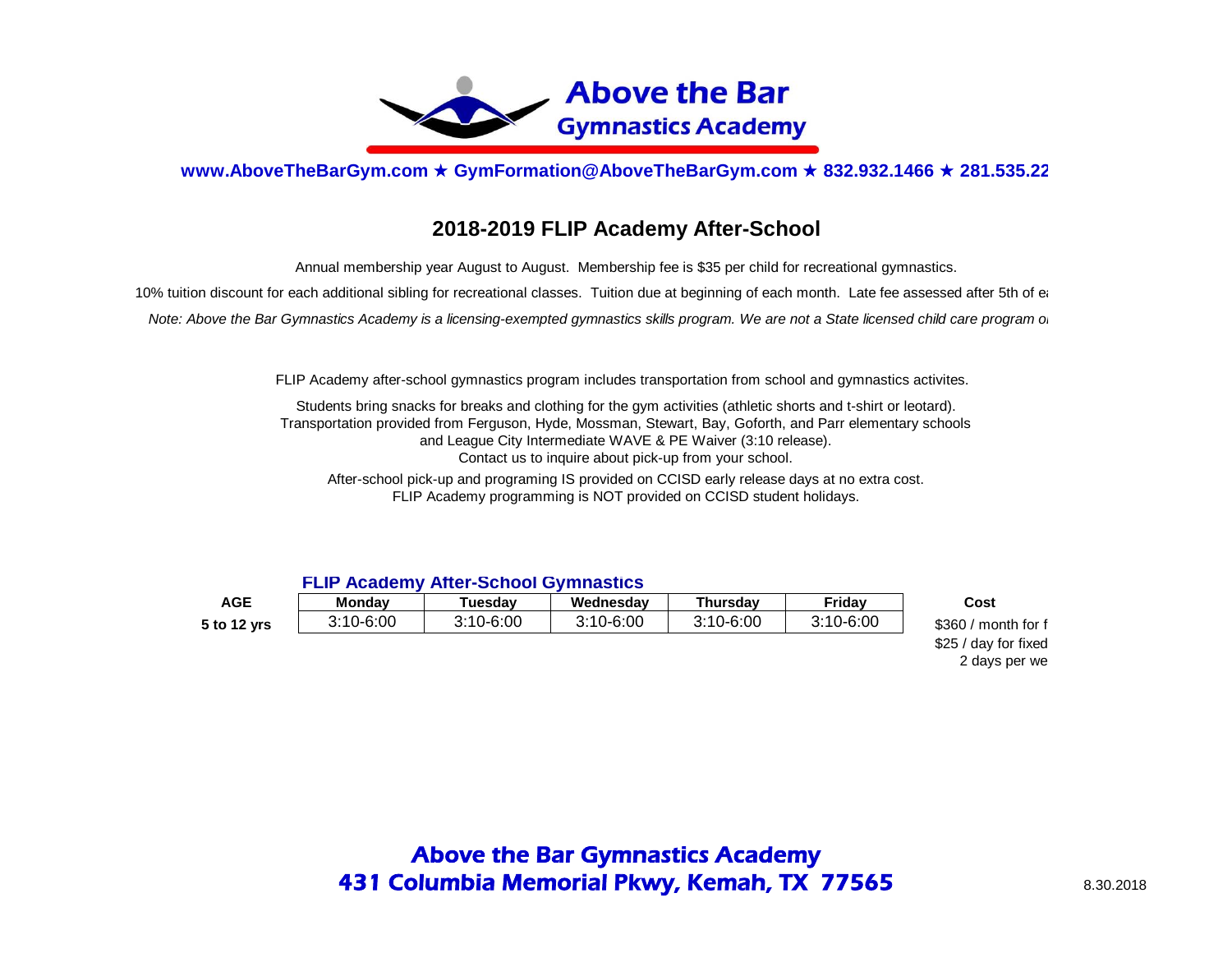ach month. *Note: Above the Bar Gymnastics Academy is a licensing-exempted gymnastics skills program. We are not a State licensed child care program or facility.* 

> \$70/month \$105/month **Cost**

\$70/month \$105/month

**Cost**

\$85/month \$130/month **Cost**

\$85/month \$130/month **Cost**

\$10/session \$5/session **Cost**

> Above the Bar Gymnastics Academy 431 Columbia Memorial Pkwy, Kemah, TX 77565 8.30.2018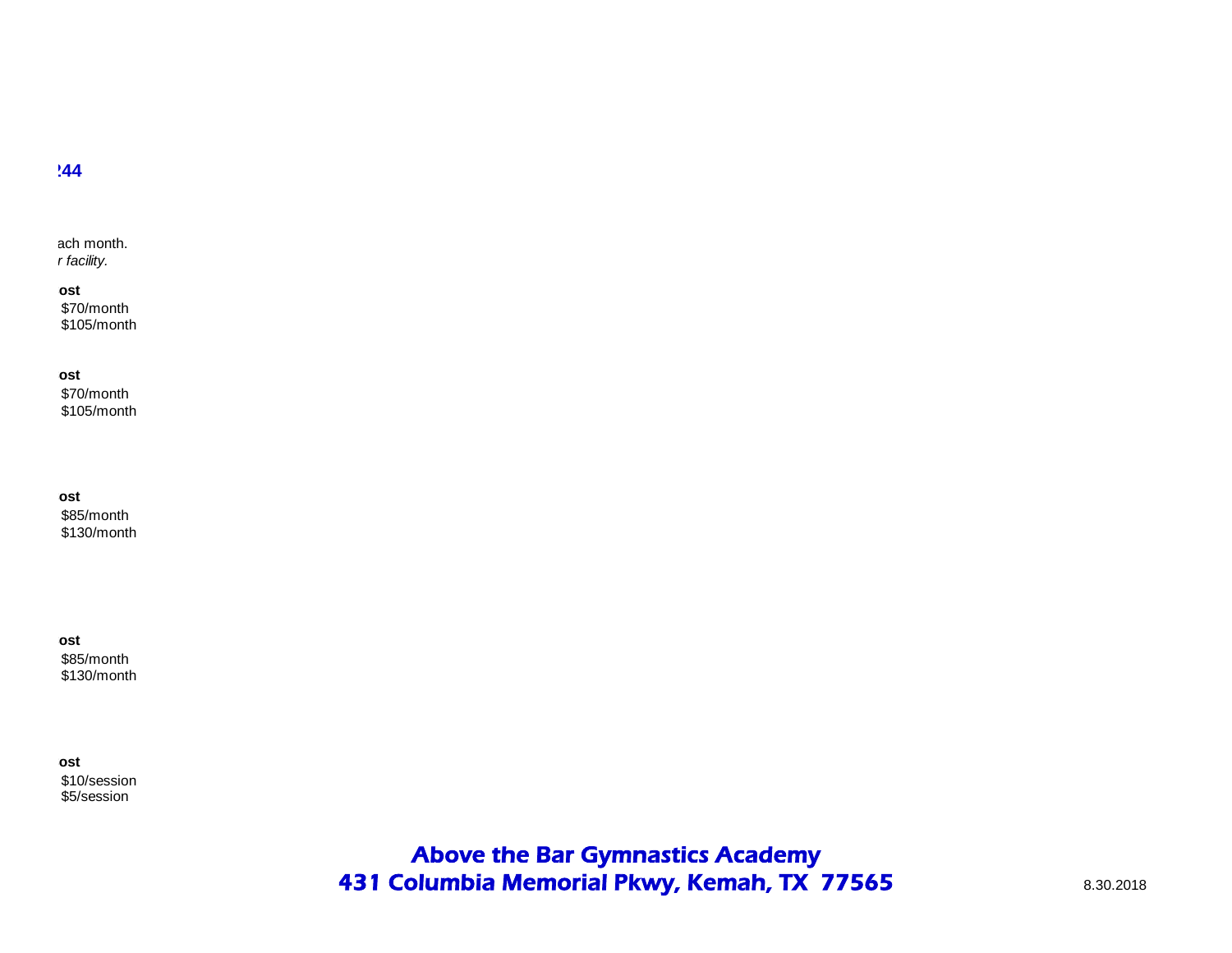ach month. *Note: Above the Bar Gymnastics Academy is a licensing-exempted gymnastics skills program. We are not a State licensed child care program or facility.* 

#### **Cost**

\$85/month \$130/month \$170/month

#### **Cost**

\$85/month \$130/month \$170/month

#### **Cost**

\$85/month \$130/month \$170/month

# **Cost**

\$85/month \$130/month \$170/month

\$165/month **Cost**

> Above the Bar Gymnastics Academy 431 Columbia Memorial Pkwy, Kemah, TX 77565 8.30.2018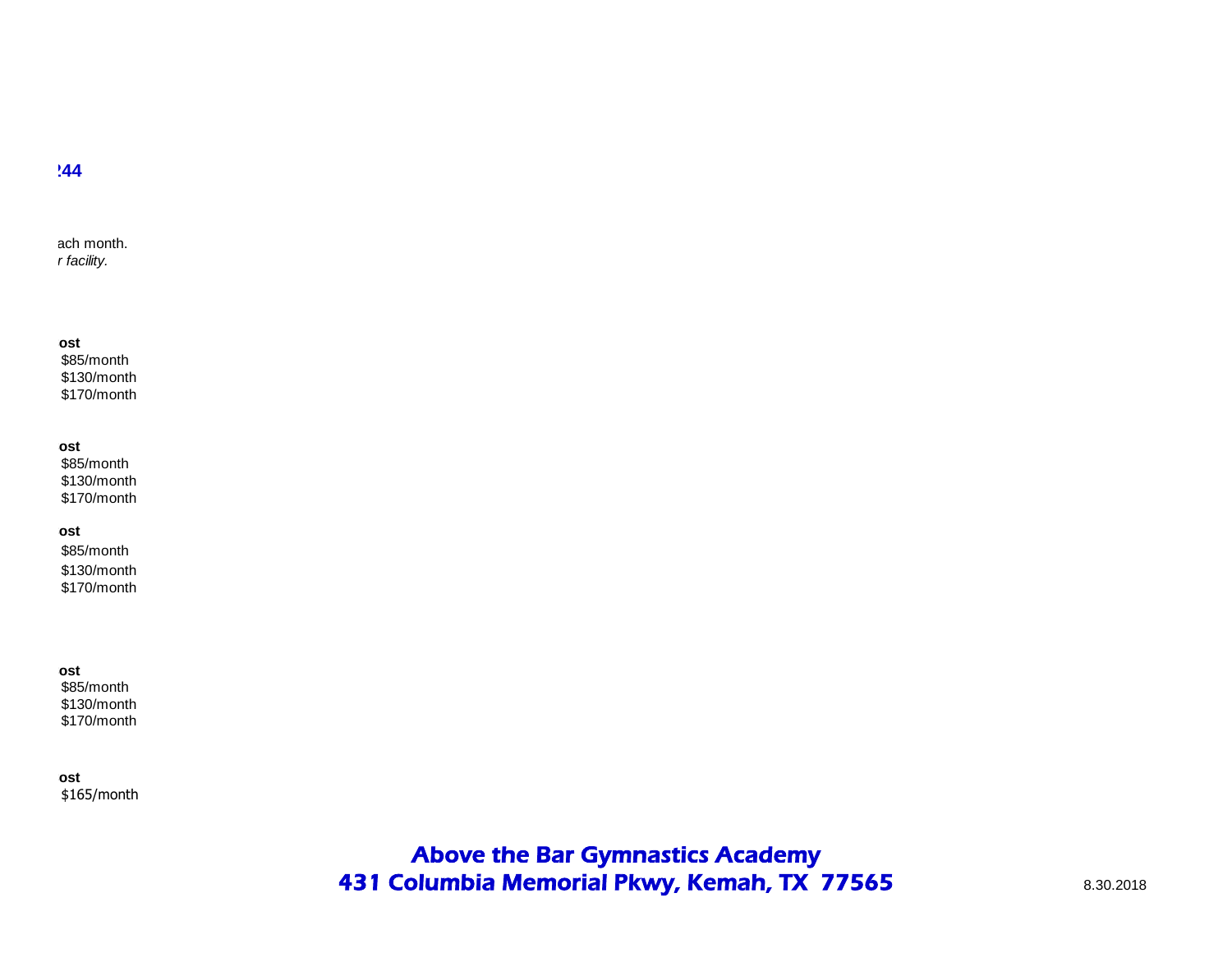ach month. *Note: Above the Bar Gymnastics Academy is a licensing-exempted gymnastics skills program. We are not a State licensed child care program or facility.* 

### **Cost**

\$85/month \$130/month \$170/month

#### **Cost**

\$85/month \$130/month \$170/month

# **Cost**

\$85/month \$130/month